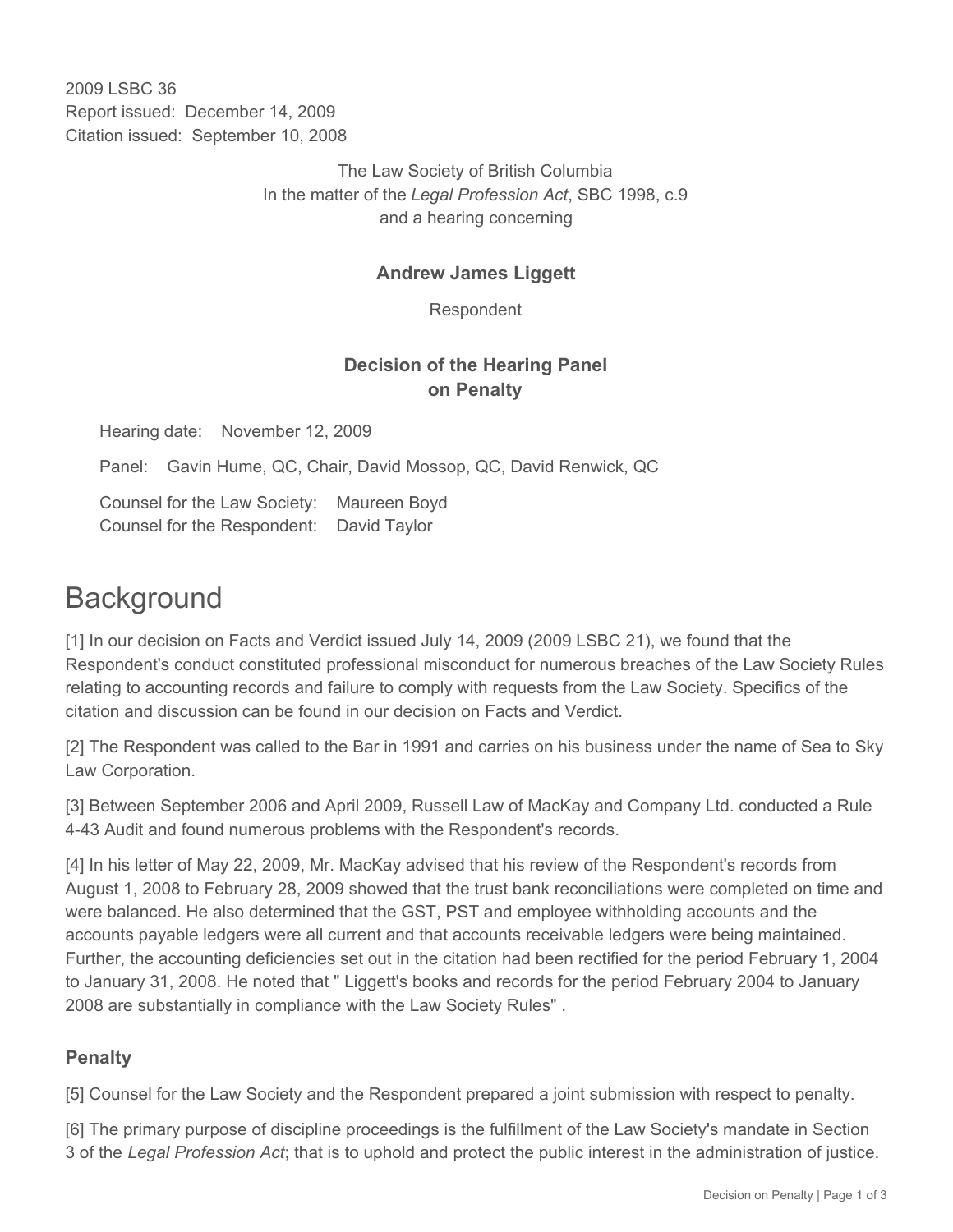[7] The factors considered by the Panel, in determining the appropriate penalty, are set out in the *Law Society of BC v. Ogilvie* [1999] LSBC 17. The primary consideration in this case is specific deterrence and protection of the public interest to ensure that these goals are met.

[8] Further, as noted in *Law Society of BC v. Geller*, 2004 LSBC 24, a degree of oversight for a reasonable period of time will ensure that a " relapse does not occur" and that, if it does, it will minimize the magnitude of any failure.

[9] There was no misappropriation of client trust funds, nor was there any " evidence of harm to any person arising from this misconduct." Nevertheless, the administrative side of the practice of law is important. The Law Society has instituted rules to ensure that the public interest is protected (cf. *Law Society of BC v. Smith*, 2004 LSBC 29), and these must be adhered to. An aggravating factor in this case is that the books and records were out of compliance for three years.

[10] The panel also reviewed the Respondent's Professional Conduct Record, which notes that:

(a) the Respondent was administratively suspended, pursuant to Rule 3-74.1(2) from July 24 to August 24, 2006 for failing to file a satisfactory trust report for the period ending January 31, 2006;

(b) a Practice Review by the Practice Standards Committee was ordered, and on December 7, 2006 a number of recommendations were made to ensure that the Respondent's records were updated and kept current. Further follow-up Practice Reviews were conducted in February 2007 and June 2007, and further recommendations were made; and

(c) on September 4, 2008 the Practice Standards Committee directed that the Respondent provide a debt reduction plan satisfactory to the Practice Standards Department.

[11] Counsel for the Respondent supported the position of Law Society counsel. He felt that the recommended penalty would meaningfully address the problems. He also noted that the Respondent had spent approximately \$50,000 in accounting fees to have books and records corrected. Further, the semi-annual reviews will result in costs of approximately \$3,000 to \$4,000 per review. This would amount to \$6,000 to \$8,000 per year in addition to the penalties, which would be a significant sum. As well, the Respondent has restructured his practice, moved to an office share space arrangement, and has a full-time accountant. He also sold a number of retirement assets and real estate to help meet his financial responsibilities. Nevertheless, he is committed to " repairing the damage and getting his feet back on the ground." He advised that this whole process has had a significant impact on him personally, emotionally and professionally.

[12] The appropriate penalty is set out in our conclusion.

### **Costs**

[13] The Law Society is seeking a significantly reduced amount for costs and is not seeking full indemnity. The costs being requested relate mostly to fees and disbursements incurred by the external forensic accountant who attended at the Respondent's office for a total of 15 days. These costs were further adjusted by the Law Society to reflect the hours billed by the accountant only, and not for administrative services. As well, there was a reduction in the hourly rate charged by the accountant to reflect the costs that would have been incurred had the Law Society been able to conduct a Rule 4-43 investigation itself.

[14] In determining what costs are reasonable, the principles in *Law Society of BC v. Racette*, 2006 LSBC 29 were considered.